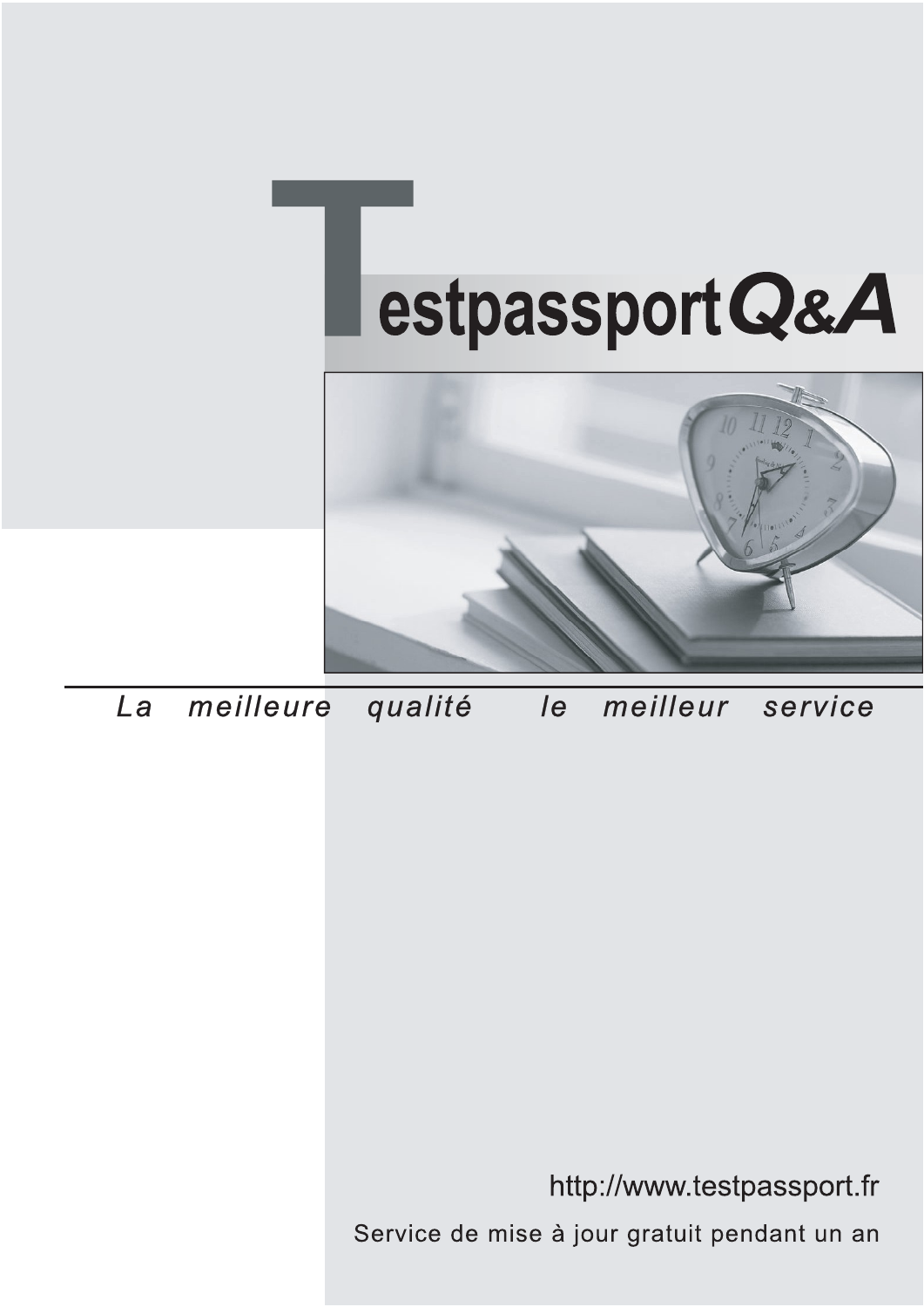# **Exam** : **C1000-007**

### **Title** : IBM Cloud Application Development v3

## **Version** : DEMO